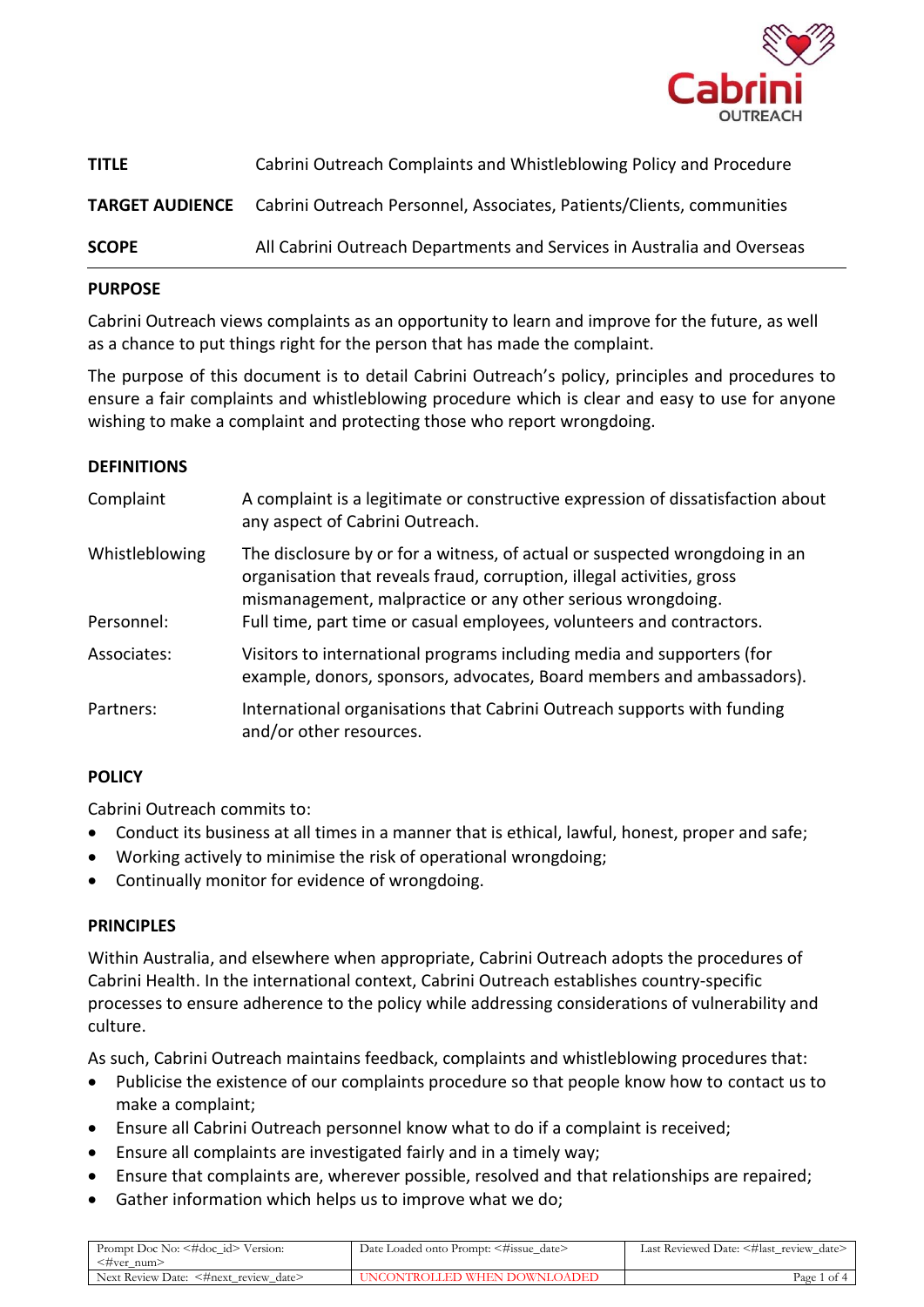

- Provide accessible, safe and confidential points of contact for internal and external stakeholders in each country in which we operate;
- Allow for allegations of wrongdoing, corruption, fraud, bribery or other financial impropriety. To this end both the Chair of the Mission Governance Committee and Chair of the Board are included amongst the possible points of contact;
- Allow for complaints alleging breach of the ACFID Code of Conduct and provide advice to complainants of the ability to make complaints to the ACFID Code of Conduct Committee.
- Take into consideration the needs of the most vulnerable and consider minority and disadvantaged stakeholders;
- Provide for prompt, firm, and fair corrective action where wrongdoing is identified
- Expressly prohibit penalties or retaliation against anyone who makes a complaint or assists in minimising wrongdoing, as long as they act in good faith, on reasonable grounds, and in accordance with the designated process.

# **PROCEDURE**

# **1 Receiving Feedback**

We encourage our supporters, program participants, local communities, partners, and other internal and external stakeholders, whether in Australia or abroad, to share their feedback with us, including any complaints or concerns.

Feedback about Cabrini Outreach's services or programs, or any service or program delivered by our partners, can be communicated by:

- Speaking to a Cabrini Outreach staff member or volunteer;
- Speaking to a staff member or volunteer in Cabrini Outreach's partner organisation;
- Contacting the service manager for Cabrini Outreach services in Australia, the PNG Country Representative for services in PNG or the Partnerships Manager for all other services.
- Completing the form available at [www.cabrinioutreach.com.au/contact-us/](http://www.cabrinioutreach.com.au/contact-us/) and specifying how preference for how follow-up contact should be made;
- Emailing us directly at [cabrinioutreach@cabrini.com.au;](mailto:cabrinioutreach@cabrini.com.au)
- Writing to the: General Manager Cabrini Outreach 183 Wattletree Road Malvern VICTORIA 3144 Australia

# **2 Assessing and Reviewing Feedback**

We monitor feedback to learn from the experience of service users and incorporate their experience in improving our services and programs.

Where feedback is positive, it is shared with the staff and volunteers directly involved in service delivery.

Where a complaint or concern is raised, the feedback must be entered into the Complaints Register by the person receiving the complaint and the General Manager notified.

Where the complaint or concern involves a partner's services, the General Manager will notify the partner's chief executive (or equivalent).

| <#ver num><br>Next Review Date: <#next review date><br>UNCONTROLLED WHEN DOWNLOADED | Prompt Doc No: <#doc_id> Version: | Date Loaded onto Prompt: <#issue_date> | Last Reviewed Date: <#last review date> |
|-------------------------------------------------------------------------------------|-----------------------------------|----------------------------------------|-----------------------------------------|
|                                                                                     |                                   |                                        |                                         |
|                                                                                     |                                   |                                        | Page 2 of 4                             |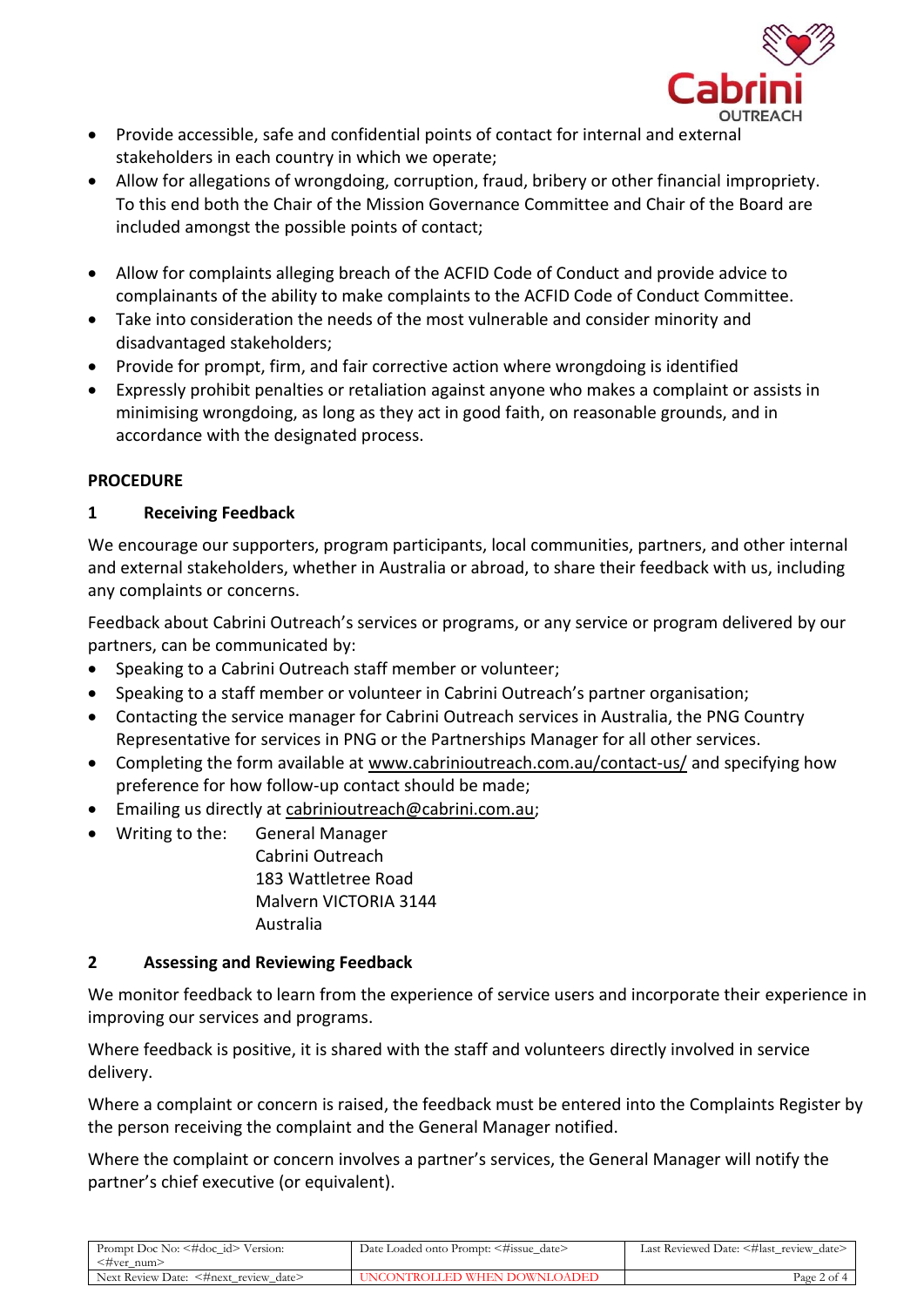Any trends in feedback that indicate a systemic problem with service quality or an emerging risk to service users must be reported to the Group Director Mission and Cabrini Outreach.

# **3 Reporting and Escalating Complaints**

All complaints and concerns are thoroughly investigated and acted on to improve the integrity of our programs and the safety of service users.

The General Manager is responsible for the investigation process.

The Group Director Mission and Cabrini Outreach must be notified of all serious complaints.

In the case of serious complaints of misconduct involving a Cabrini Outreach staff member or volunteer, particularly relating to fraud, sexual exploitation or abuse or other serious breach of the Cabrini Outreach Code of Conduct, the Cabrini Disciplinary Policy will be followed and the staff member or volunteer will be stood down while the investigation is undertaken.

In the case of serious complaints of misconduct involving a partner staff member or volunteer, the General Manager will monitor the investigation process undertaken by the partner organisation to ensure the process is fair, conducted in a timely manner and does not place the person making the complaint or other service users at risk.

Where the person registering the complaint or concern provides contact details, the General Manager we will provide a report of outcomes and actions taken within one month of receiving the complaint.

The General Manager Cabrini Outreach will notify ACFID of substantiated complaints that demonstrate a breach of the ACFID Code of Conduct.

## **4 Whistleblowing**

Allegations of wrongdoing, corruption, fraud, bribery or other financial impropriety may be made directly to the Chairman of Cabrini Australia Limited. All allegations of this nature will be managed according to the Cabrini Whistleblowing Policy.

# **5 Alleged beaches to the ACFID Code of Conduct**

Allegations of breaches to the ACFID Code of Conduct may be made directly to the Code of Conduct Committee and will follow the investigation procedure outlined on their website (see [https://acfid.asn.au/content/complaints\)](https://acfid.asn.au/content/complaints)

#### **EVALUATION**

This document will be evaluated and reviewed for content and changes to processes every two years.

# **REFERENCES and ASSOCIATED DOCUMENTS**

*Policies Procedures and Protocols* Cabrini Disciplinary Policy Cabrini Whistleblowing Policy Cabrini Outreach Code of Conduct

# *Key Legislation and Standards*

ACFID Code of Conduct

| Prompt Doc No: <#doc_id> Version:     | Date Loaded onto Prompt: <#issue_date> | Last Reviewed Date: <#last review date> |
|---------------------------------------|----------------------------------------|-----------------------------------------|
| ≺#ver num>                            |                                        |                                         |
| Next Review Date: <#next_review_date> | UNCONTROLLED WHEN DOWNLOADED           | Page 3 of 4                             |
|                                       |                                        |                                         |